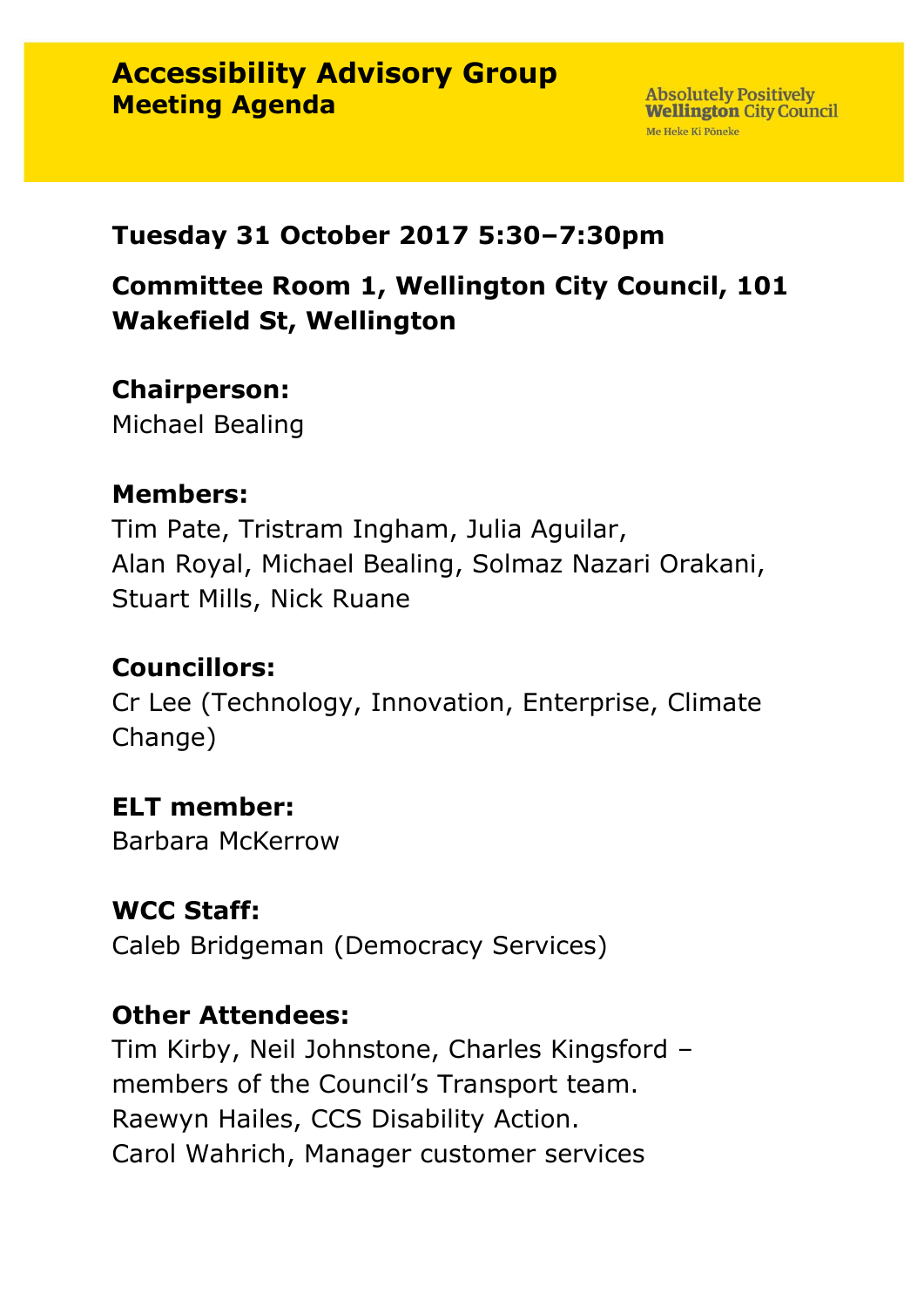**5.30pm:** Welcome from the Chair & Apologies

## **Apologies received:** Nil

**5.31pm: Confirmation of Minutes** 

1. AAG to review previous minutes

**5.33:** Evacuation / Response plan

1. Carline and Caleb to provide initial framework for response to emergency. (Deb Hammond will be at the November meeting to discuss further)

# **5.35pm: Carol Wahrlich**, **Customer Service Manager**

1. To answer questions about the fixit app.

## **5.40pm: Raewyn Hailes – CCS Disability Action**

1. Raewyn to discuss the app that CCS has launched.

# **5.55pm: Tim Kirby, Charles Kingsford and Neil Johnstone - Transport**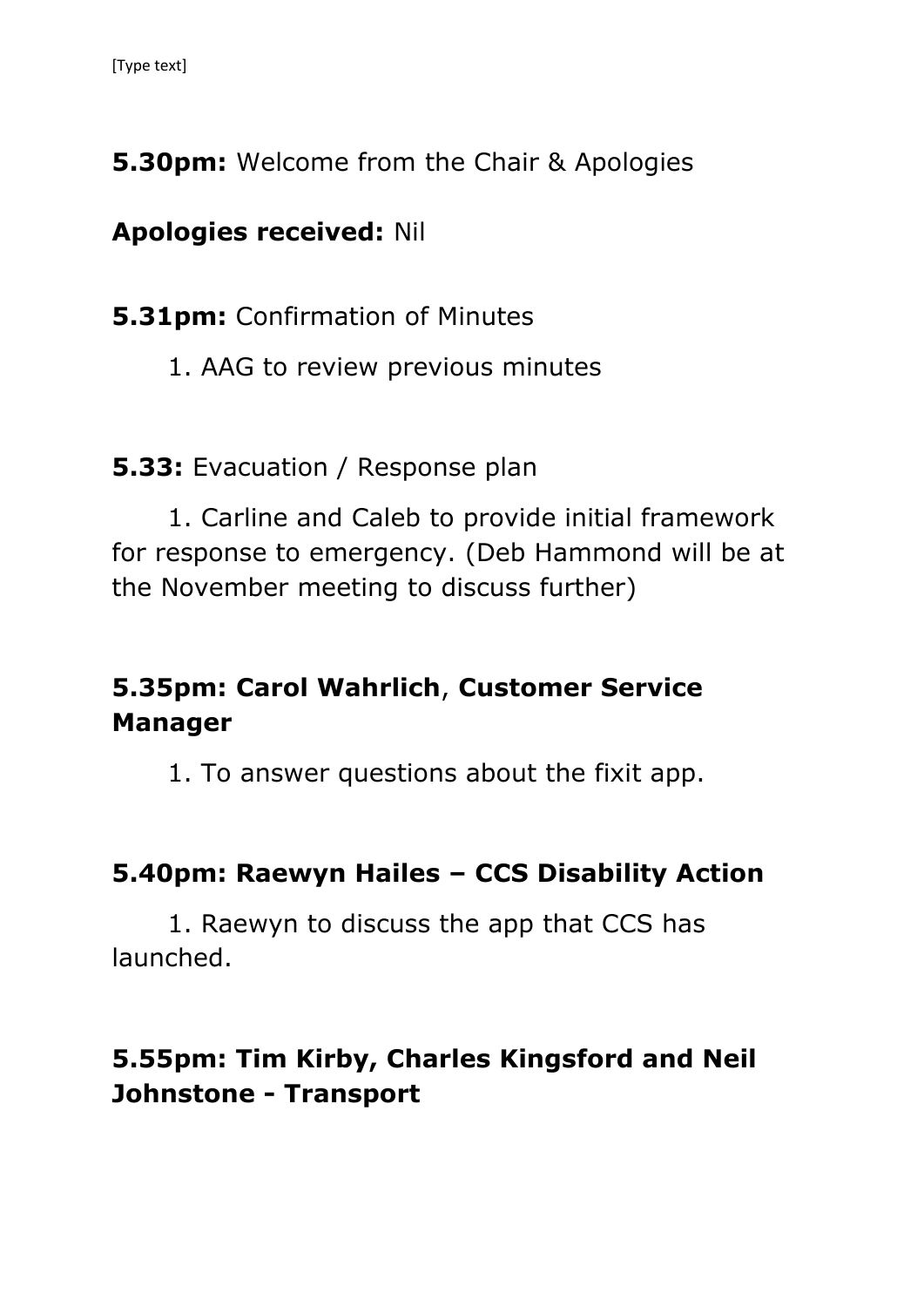1. Tim, Charles, and Neil to answer questions regarding transport (ideally, it may be that the Group can provide the officers with prepared questions).

## **6.30pm:** General Business

1. Open to the floor

**Actions:** The following tables actions and responsibilities made during earlier meetings:

| <b>Action</b> |                                                                                                                  | <b>Responsibility</b> | <b>Completed</b>                                                                                                         |
|---------------|------------------------------------------------------------------------------------------------------------------|-----------------------|--------------------------------------------------------------------------------------------------------------------------|
| 28-Mar        | That <b>Barbara</b><br>McKerrow or another<br>member of ELT /<br>management, attends<br>the next AAG<br>meeting. | Caleb                 | On-going (Caleb<br>has spoken to ELT<br>about this, And<br>will follow up<br>again with BM)                              |
| 28-Mar        | Cr Lee to report back<br>to CSC when he sees<br>necessary or by<br>request from AAG                              | Cr Lee                | Ongoing                                                                                                                  |
| 28-Mar        | Michael to see how<br>we can interact with<br>committees, through<br>talking with Barbara<br>McKerrow.           | Michael               | Deferred; ELT<br>member<br>confirmed.<br>However, need to<br>speak to Babara<br>about when she<br>can attend the<br>AAG. |
| 28-Mar        | Invite Vicky McLaren<br>to next AAG meeting<br>re inductions                                                     | Caleb                 | Deferred; can<br>incorporate<br>recognition of<br>disability issues in<br>induction process                              |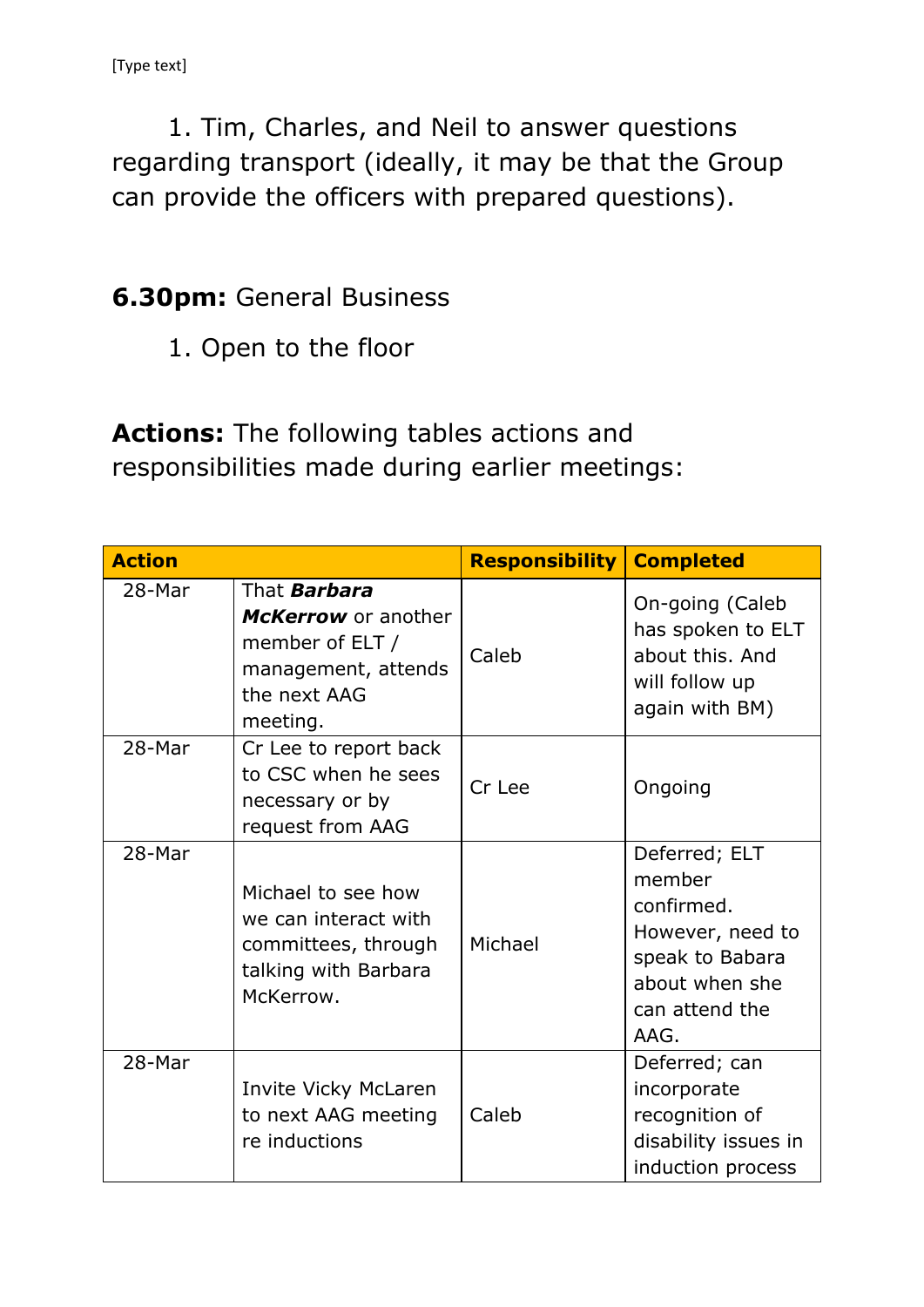|                 |                                                                                                                                                                                                   |                        | (email); working<br>with Ennoble on<br>intern programme<br>(Cr Calvert)                                                                                                                                   |
|-----------------|---------------------------------------------------------------------------------------------------------------------------------------------------------------------------------------------------|------------------------|-----------------------------------------------------------------------------------------------------------------------------------------------------------------------------------------------------------|
| 25 July         | Artwork from<br><b>Disability Pride Week</b><br>donated to the<br>Council: investigate re<br>space                                                                                                | Caleb                  | This will need to<br>be deferred<br>because the<br>Council is moving.<br>Will need to<br>confirm where<br>that artwork will<br>be housed.                                                                 |
| 29 August       | Compile the AAG<br>Forward programme                                                                                                                                                              | Caleb                  | Deferred - This<br>needs to be<br>discussed with<br>Council officers<br>and the AAG                                                                                                                       |
| 29 August       | Draft email request to<br>further discuss Fixit<br>App                                                                                                                                            | Carline and<br>Michael | <b>Completed. Alice</b><br><b>Bates attended</b><br>the September<br>meeting and<br>discussed the app<br>with the group.                                                                                  |
| 29 August       | Action request from the<br>group to have feedback<br>from John McDonald,<br>Mgr. City Housing, re<br>the WCC social housing<br>block, Arlington<br>Apartments, re the AAG<br>input into the plans | Caleb                  | Ongoing - further<br>feedback required.                                                                                                                                                                   |
| 26<br>September | Allan Brown to organise<br>walkabout along<br>Waterfront with the<br>AAG members                                                                                                                  | Allan Brown            | End of<br>October/November<br>for Walkabout.<br>Caleb has been in<br>touch with Allan<br>Brown and his<br>team. AB will be in<br>touch with Michael<br>to find dates that<br>work for the AAG<br>members. |